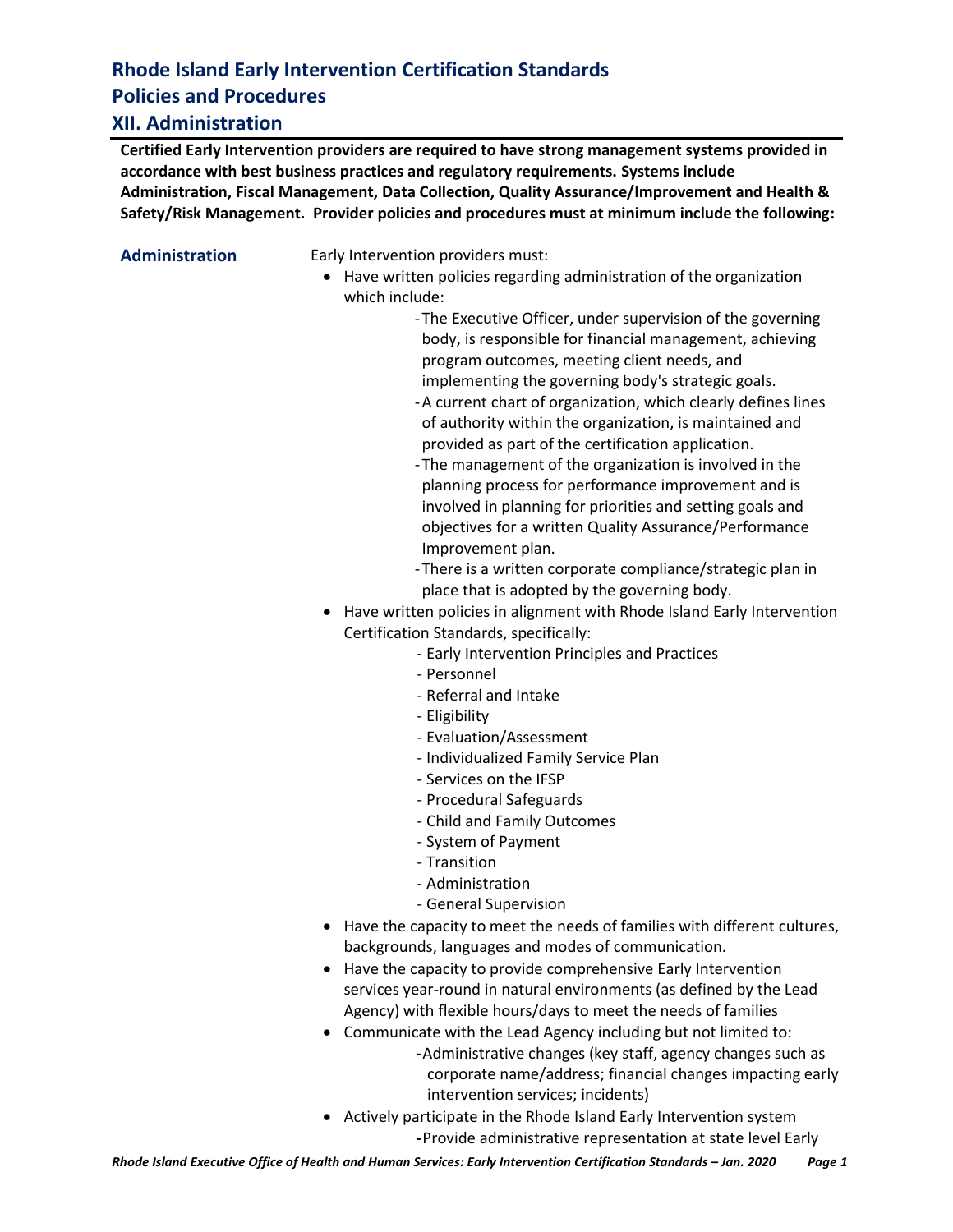#### **Rhode Island Early Intervention Certification Standards Policies and Procedures XII. Administration**

|                          | Intervention meetings<br>-Participate in Technical Assistance opportunities<br>-Stay informed of Interagency Coordinating Council activities<br>-Participate in state level Comprehensive System of<br>Personnel Development activities and initiatives<br>Maintain an interagency agreement with the Parent Consultant<br>Program for the purpose of utilizing parent consultants as a support to<br>families.                                                                                                                                                                                                                                                                                                                                                                                                                                                                                                                                                                                                                                                                                                                                                                                                                                                                                                                                                                                                                                                                                                                                                                                                                                                                                                                                                                                                                                                                                    |
|--------------------------|----------------------------------------------------------------------------------------------------------------------------------------------------------------------------------------------------------------------------------------------------------------------------------------------------------------------------------------------------------------------------------------------------------------------------------------------------------------------------------------------------------------------------------------------------------------------------------------------------------------------------------------------------------------------------------------------------------------------------------------------------------------------------------------------------------------------------------------------------------------------------------------------------------------------------------------------------------------------------------------------------------------------------------------------------------------------------------------------------------------------------------------------------------------------------------------------------------------------------------------------------------------------------------------------------------------------------------------------------------------------------------------------------------------------------------------------------------------------------------------------------------------------------------------------------------------------------------------------------------------------------------------------------------------------------------------------------------------------------------------------------------------------------------------------------------------------------------------------------------------------------------------------------|
| <b>Fiscal Management</b> | <b>Financial Management</b><br>Early Intervention providers must have a financial management system<br>that:<br>Includes financial planning activities such as annual budgeting, revenue<br>$\bullet$<br>projections, revenue/expense reports, billing audits, annual financial<br>audits and planning to ensure financial solvency.<br>Includes written policies and procedures that guide financial<br>management activities (including expenditures, billing, and cash<br>control, general ledger, billing system, payroll, accounts payable,<br>charge and encounter reporting system, and accounting administration<br>and internal control procedures).<br>Establishes and maintains necessary cost accounting systems according<br>to general accounting principles to properly record, and allocate<br>separately Early Intervention Services, Medicaid funds and private<br>health insurance, local funds, and other funds used to provide Early<br>Intervention;<br>Includes appropriate general liability insurance and ensures that<br>$\bullet$<br>professional liability policies are maintained for appropriate personnel.<br>Ensures that Medicaid funds are used only as payor of last resort;<br>Includes written annual Early Intervention financial statements<br>$\bullet$<br>submitted to EOHHS at the close of the agency fiscal year in a format<br>acceptable by EOHHS. The report must include income and expenses<br>for the Early Intervention program including Early Intervention<br>program revenue by funding source (by insurance carrier, Medicaid,<br>grants, other (specified)); Early Intervention expenses, including<br>Personnel (by position and FTE); Payroll taxes; benefits; contractors<br>(specify role); general and office expenses; occupancy; transportation,<br>travel, professional development and any other program expenses<br>(specified). |
|                          | <b>Claims Reimbursement</b><br>المستواط سيمتك والمستواط بالتمسوا بالمراجع والمتعاط سواري والمراط وبالمر                                                                                                                                                                                                                                                                                                                                                                                                                                                                                                                                                                                                                                                                                                                                                                                                                                                                                                                                                                                                                                                                                                                                                                                                                                                                                                                                                                                                                                                                                                                                                                                                                                                                                                                                                                                            |

EI providers must have the capacity to submit claims for third party reimbursement.

- Provider reimbursement for EI services must comply with the latest version of the *Rhode Island Medical Assistance Claim Reimbursement Guidebook for Early Intervention Services.*
- EI Providers must have a participation agreement with the fiscal agent for the Executive Office of Health and Human Services (EOHHS) and its Medical Assistance Program, and meet all requirements established by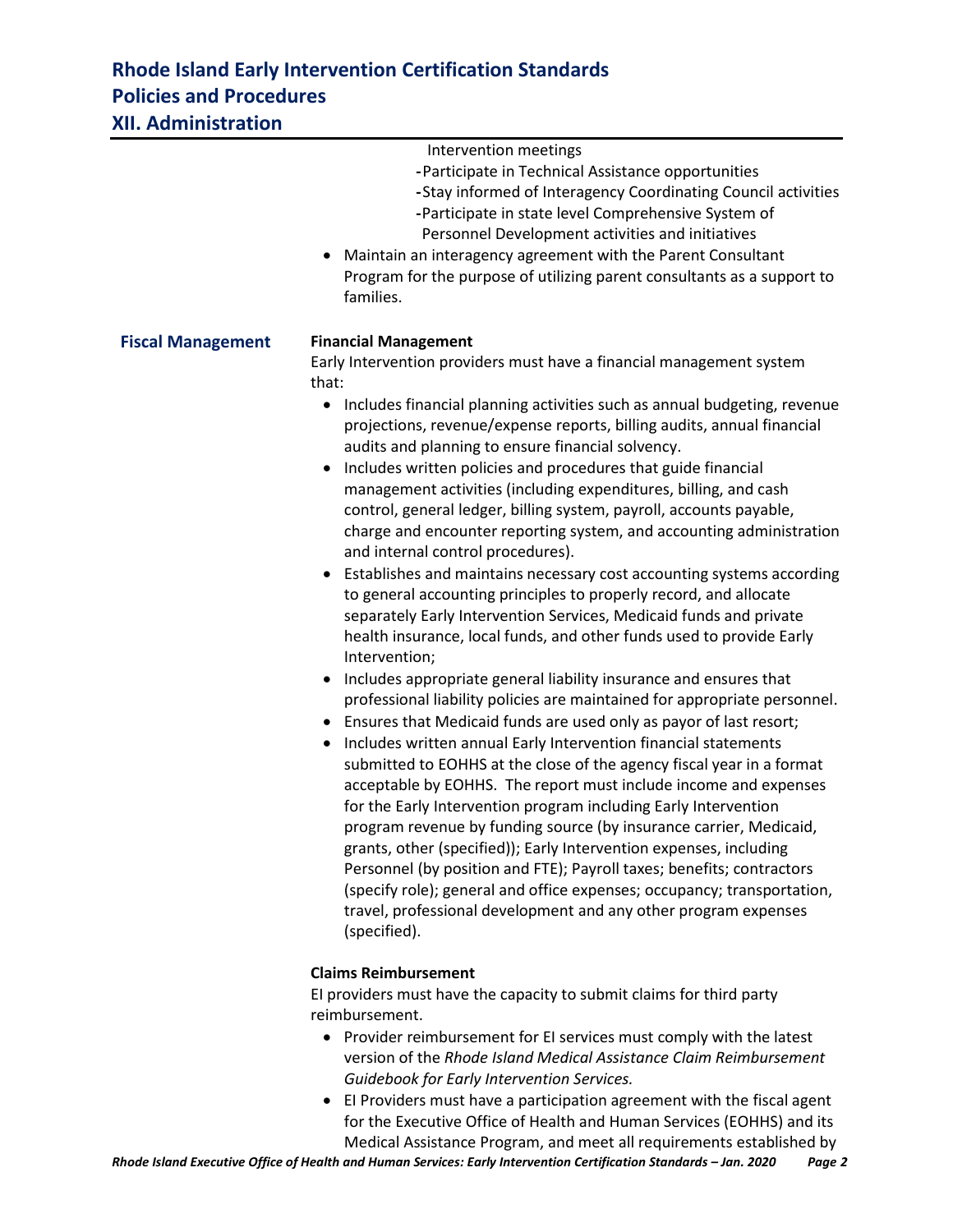the fiscal agent.

- Providers must be credentialed with RIte Care Plans and commercial insurance carriers doing business in Rhode Island and bordering states as applicable.
- Providers must have an internal quality assurance plan which includes a review process to ensure billing guidelines are adhered to.
- Denials and/or co-payments from insurance companies can be submitted to the Rhode Island Medical Assistance fiscal agent for reimbursement as the payer of last resort. Documentation of the denial of payment by the insurance carrier must be documented in writing on company letterhead or on an Explanation of Benefits (EOB). Other evidence that the service is not covered, such as a phone call with an attached reference number indicating the service is not a covered benefit or a copy of the policy indicating the service is not a covered benefit is also acceptable.
- Claims for services provided for children whose parents do not give consent for the EI provider to share personally identifiable information to their insurance carrier must be submitted manually to EOHHS. Providers must submit a copy of the *completed Health Insurance Consent to Release Information* form with the claim and indicate there is no consent in the Welligent data system.
- Disallowance of payment by public and private insurance for failure of the provider to follow proper billing procedures, incorrect diagnosis code or other correctable reasons for disallowance will not constitute grounds for payment from the Rhode Island Medical Assistance fiscal agent.
- Service providers must agree to accept Medicaid payment rate as payment in full for initial Early Intervention services and services authorized on the IFSP. EI Providers cannot request additional funds from families to supplement established Medicaid rates.
- Documentation to support Medicaid and insurance billing must be maintained in the child's file for a period of 10 years.
- The child's file is subject to audit to support billing.

#### **Grants**

EOHHS reserves the right to provide administrative support grants to certified EI providers as federal funding and budget allow. Grants may be offered to certified EI providers with annual enrollment of at least 100 children to assist with administrative costs. Early Intervention (Part C) Funds will be utilized to provide administrative support funds which may be used to support:

- Data entry and management
- Quality improvement
- Claims reimbursement
- Staff development and training
- Costs associated with providing services in the natural environment, such as travel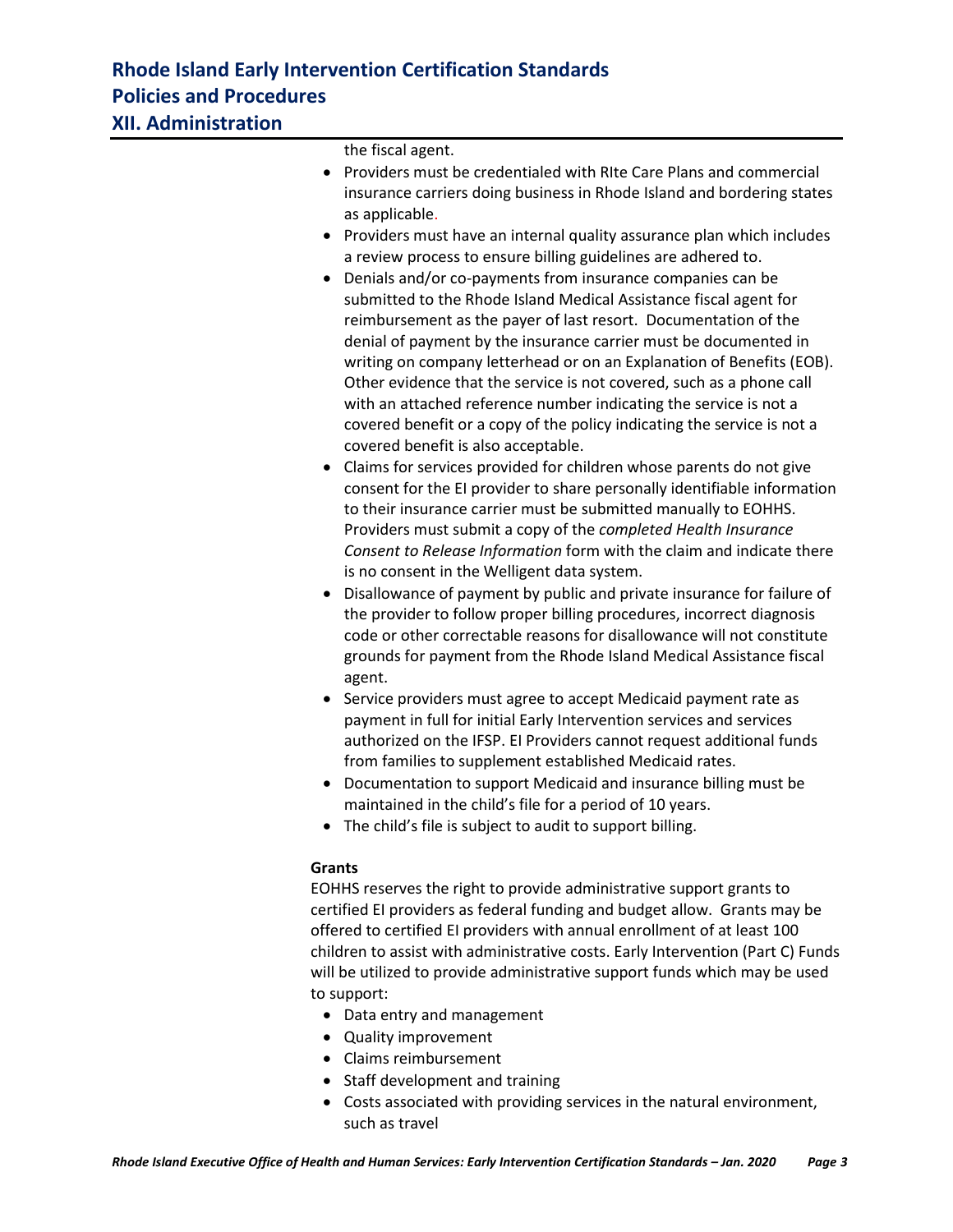### **Rhode Island Early Intervention Certification Standards Policies and Procedures XII. Administration**

| <b>Data Collection/Data</b><br><b>Quality</b> | The Executive Office of Health and Human Services (EOHHS) uses data<br>from the Rhode Island Early Intervention Care Coordination System<br>(RIEICCS) to monitor, report, and improve the timely and effective<br>provision of Early Intervention services to infants and toddlers and their<br>families. Early Intervention providers must ensure that the data is<br>accurate and reliable and timely. Early Intervention providers must have<br>policies and procedures that at a minimum include the following:                                                                                                                                                                                                                                                                                                                                                                                                                                                                                                                                                                                                                                                                 |
|-----------------------------------------------|-------------------------------------------------------------------------------------------------------------------------------------------------------------------------------------------------------------------------------------------------------------------------------------------------------------------------------------------------------------------------------------------------------------------------------------------------------------------------------------------------------------------------------------------------------------------------------------------------------------------------------------------------------------------------------------------------------------------------------------------------------------------------------------------------------------------------------------------------------------------------------------------------------------------------------------------------------------------------------------------------------------------------------------------------------------------------------------------------------------------------------------------------------------------------------------|
|                                               | <b>Data Collection</b><br>• Early Intervention providers must utilize the most current version of<br>state required paperwork/forms to assure reliable and consistent data<br>collection. Any changes to state forms must be approved by EOHHS.<br>Early Intervention providers must utilize the data system in accordance<br>$\bullet$<br>with Rhode Island Early Intervention Care Coordination System<br>(RIEICCS) Data Entry Guidelines.<br>• Data must be available for state review within 24 business hours of the<br>request<br>A designated person must be responsible for the Rhode Island Early<br>Intervention Care Coordination System (RIEICCS) data system who acts<br>as administrator and<br>- is knowledgeable about the data system, data<br>forms/completion, data entry requirements, timelines and<br>report generation.<br>- is available to provide training to staff utilizing the data<br>system which includes procedures to protect personally<br>identifiable information (i.e. FERPA, HIPAA)<br>- participates in Lead Agency training regarding the data<br>system<br>- ensures that individual passwords for the data system remain<br>confidential |
|                                               | <b>Information Management</b><br>The Early Intervention provider must maintain written policies and<br>procedures for information management that:<br>• Assure information management systems are protected from<br>unauthorized outside access, loss or destruction, and shall meet all<br>applicable Health Insurance Portability and Accountability Act (HIPAA)<br>and Family Education Rights and Privacy Act (FERPA) regulatory<br>requirements;<br>Ensure confidentiality of all client information, including any images of<br>clients (e.g. photos, videos, etc.)                                                                                                                                                                                                                                                                                                                                                                                                                                                                                                                                                                                                           |

- Include incident reporting
- Ensure electronic records are backed up, transmitted data is encrypted and secure, and access is password protected.
- Ensure appropriate disposal of information and records that are no longer needed